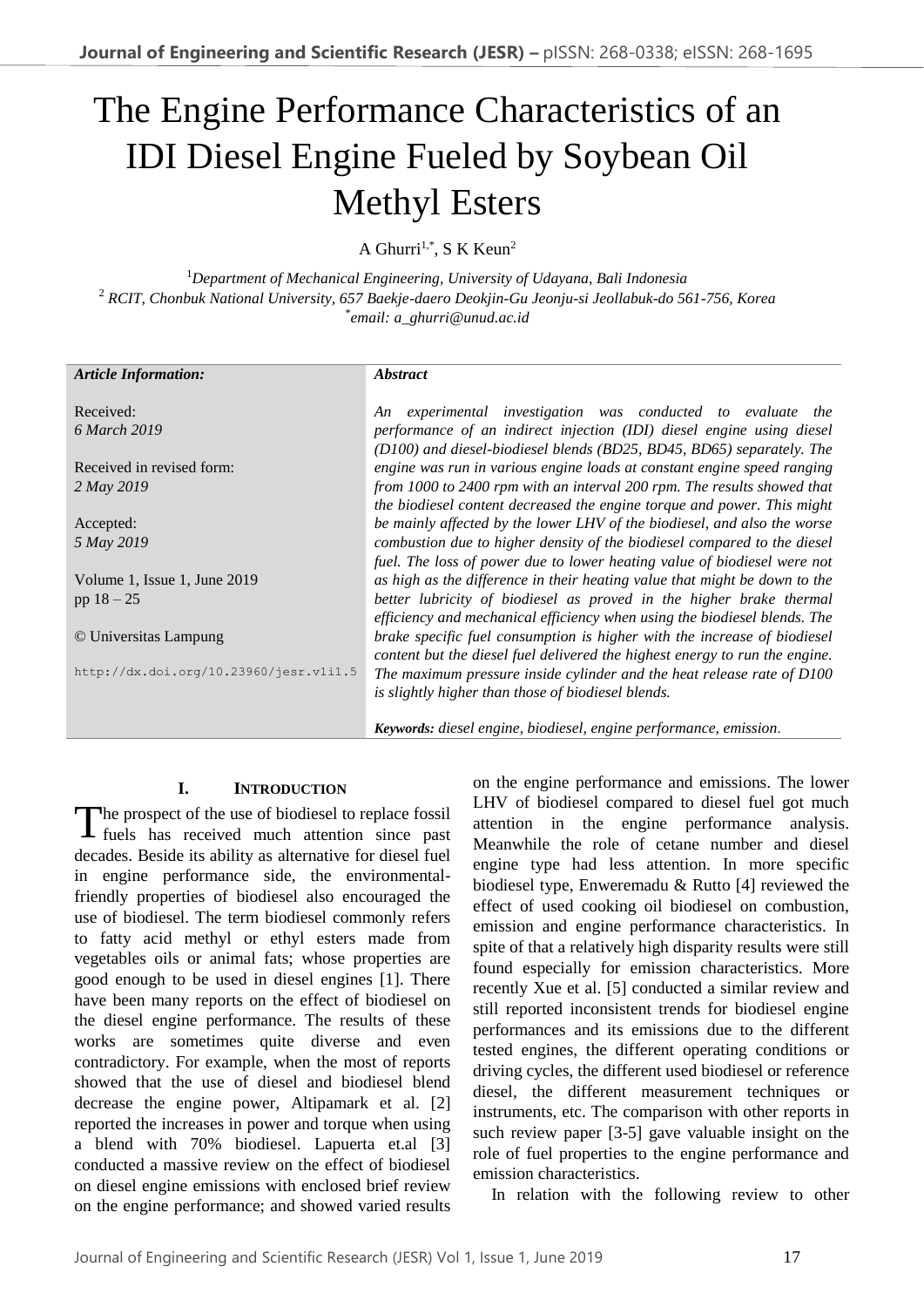reports we gave deeper attention to the diesel engine type (i.e. DI or IDI), and three fuel properties i.e. fuel density/viscosity, fuel cetane number, and fuel heating value to get more comprehensive explanation on the contribution of these parameters to engine performance characteristics. The higher density and viscosity of biodiesel will have an effect to fuel compression process in the injection pump i.e. causes faster increase to reach the nozzle opening pressure. As the result, this can cause an advance injection and/or ignition timing. This also causes poor atomization compared to lower density fuel. The higher density and viscosity will also result in longer spray tip penetration and lower spray cone angle that is important in DI than IDI diesel engine. Cetane number is a measure of ignition quality. Cetane number is actually a measure of ignition delay. Higher cetane number will have shorter ignition delay that will improve the combustion process. Higher cetane numbers indicate shorter times between timing of injection and ignition of the fuel [6]. The different type of biodiesel may have higher or lower cetane number compared to diesel fuel. Biodiesel generally has oxygen content around 10% to 12% compared to zero oxygen content in diesel fuel. The oxygen content in the biodiesel has two impacts; *firstly*, lowered the fuel heating value; and *secondly*, improved combustion by providing more complete combustion. The lower heating value of the fuel is very important property that is related to the available energy in the fuel. Biodiesel generally has lower LHV, higher density and viscosity, but may have higher or lower cetane number compared to diesel fuel. These fuel properties may come contrarily into the biodiesel, so it is important to give more attention to assess the overall effect of these properties to the combustion process.

As for engine type, it is important to distinguish direct injection (DI) and indirect injection (IDI) diesel engine because of the difference in nature of the airfuel mixing in the combustion chamber. In an IDI diesel engine, air is pushed into the swirl pre-chamber on the cylinder head by the piston and starts swirling rapidly, which promotes a good mixing when the fuel is sprayed. This makes a better mixture of the air and fuel, which improves combustion. A preliminary combustion of the mixture starts and heat rises, forcing the remaining unburned fuel into the chamber at high velocity, where it mixes well with the air and continues the complete combustion [7, 8]. In the indirect injection combustion process, air-fuel mixing is more important. Meanwhile in a direct injection system, fuel is introduced directly into the combustion chamber, and as the result the fuel spray characteristics has bigger contribution to improve the combustion.

The decrease of torque was reported by the most of authors [9-14] for IDI and [15-22] for DI diesel engines with all mentioned the lower LHV of biodiesel as the main cause. Laforgia and Ardito [9] used IDI diesel engine and neat rapeseed biodiesel with 5.1% higher density and 12.9% lower LHV compared to those of the diesel fuels but with higher cetane number of the biodiesel in their experiment; and reported the decrease of torque at level 2%. Ryu and Oh [10-11] showed similar results when used biodiesel with 5.1% higher density, 14.6% lower LHV, and higher of cetane number of biodiesels in an IDI diesel engine; and the results showed a slightly decrease of torque with BD100. A relatively bigger decrease of torque occurred for biodiesel with significant lower both cetane number and LHV compared to that of diesel fuel are presented by Cetin & Yuksel [12] that used hazenut oil with 5.8% higher density, 27.2% lower LHV, and lower cetane number of biodiesel in an IDI diesel engine and reported around 7% decrease of the torque with BD100. Similarly, Buyukkaya [21] reported 4.9% decrease of torque when using BD100 in DI diesel engine with 9.9% higher density, 14.4% lower LHV, and lower cetane number, respectively. The lower cetane number of biodiesels might result in the much worse combustion as shown in the higher decrease of torque. It is difficult to find the difference of the torque resulted by DI and IDI diesel engine since both showed difference level of decrease due to the difference in LHV and cetane number.

The reduced of power was reported by the most of authors [9-12, 23] for IDI and [15-22, 24-25] for DI diesel engines in various level of decrease with all mentioned the lower LHV of biodiesel as the possible cause. There is an exception result from Altiparmak et.al work [2] that reported the increase of power when using very high density of biodiesel  $(922 \text{ kg/m}^3)$ ; compared to 835 kg/m3 of the diesel fuel) and higher cetane number of biodiesel (54; compared to 43.76 of the diesel fuel). Similar to the torque, the bigger power decrease is found in present study and Cetin and Yuksel [12] and Cetinkaya et.al [16] when the lower LHV and lower cetane number of biodiesel to be present together in the biodiesel. Cetin & Yuksel [12] reported the power decrease up to 15% while Cetinkaya et.al [16] reported the decrease up to 9% when using hazelnut oil and used cooking methyl esters, respectively. In the reports mentioned above the level of power decrease varied strongly from almost no difference to less than 8% compared to the diesel fuel.

In related to brake-thermal efficiency, some authors noted the increase when using biodiesel blends in IDI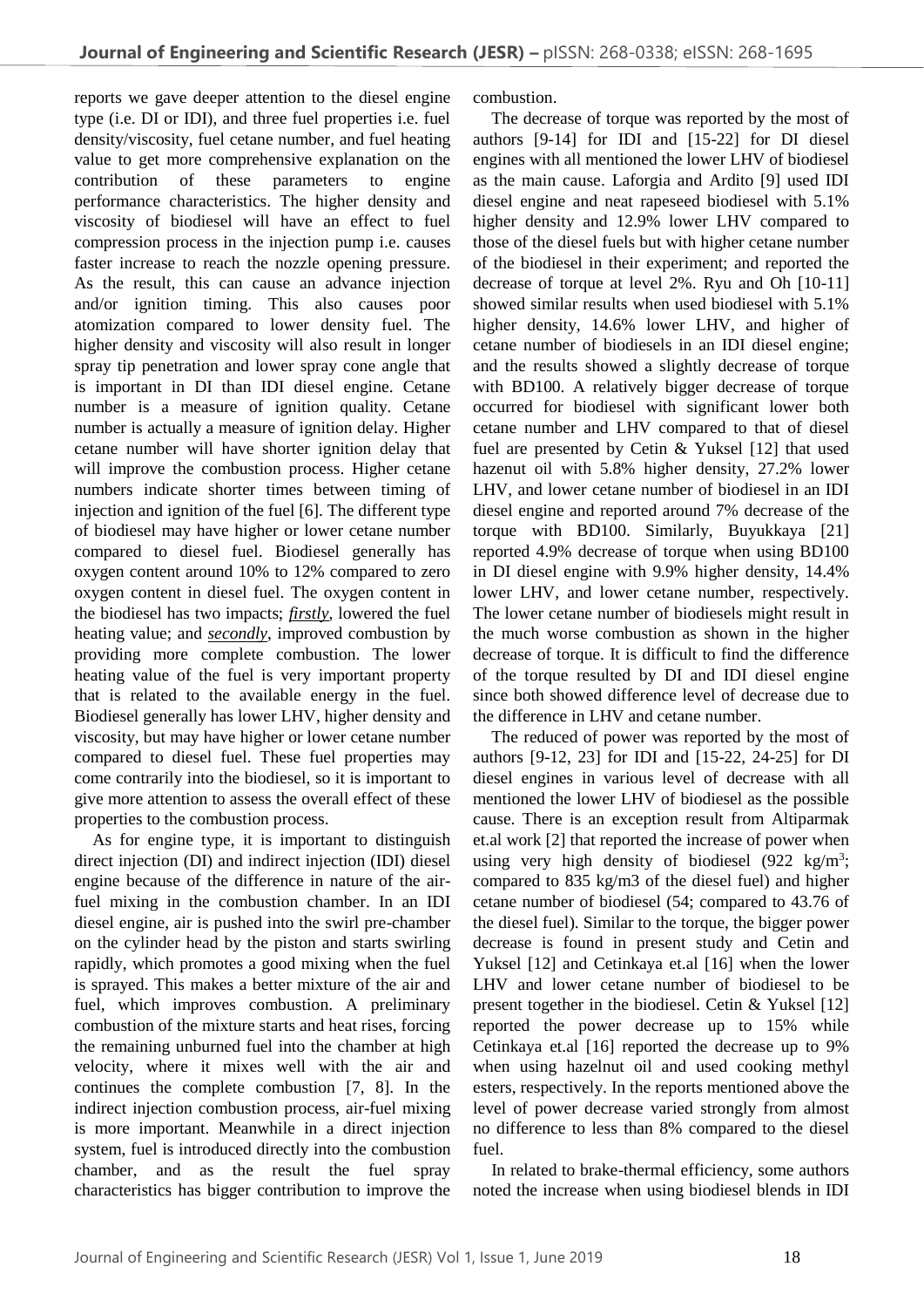engine [9, 13, 26] and DI engine [21, 27]. The possible reasons for the increase of brake thermal efficiency are better combustion due to the additional oxygen content [13, 26] and better improved lubricity by the biodiesel content [21, 28, 29]. Rakopoulos et.al [27] reported the increase of brake thermal efficiency for medium load and inconsistent trend for high load, and this was down to the small uncertainty in the measurements of the fuel heating value and consumption rates. On the other hand, Ozsezen et.al [18] and Behcet [22] noted the decrease of brake thermal efficiency when using biodiesel blends. Ozsezen et.al [18] simply mentioned the higher brake specific fuel consumption and lower energy content; while Behcet [22] mentioned the longer ignition delay due to high viscosity and density of biodiesel that resulting in poor atomization and incomplete combustion as the possible reasons. In respect to the diesel engine type, generally the DI diesel engine [18, 21] has higher thermal efficiency than the IDI diesel engine [9, 13, 26]. This is understandable since the IDI diesel engine has additional pre-chamber that enhanced the surface area and the heat loss.

The increase of the brake specific fuel consumption and the decrease of the brake specific energy consumption were reported by all authors of reviewed paper in the present study both in IDI [9-14, 26, 30] and DI [2, 17-19, 21-22, 24-25, 27, 31] diesel engine regardless of the cetane number of biodiesel lower or higher than the diesel fuel.

Several authors conveyed that the peak cylinder pressure by diesel fuel is higher compared to the biodiesel and its blends regardless of the cetane number and diesel engine type [12-13, 21, 30-32] and explained the higher energy supplied by diesel fuel as the reason. Some other authors reported that biodiesel and its blends resulted in higher peak pressure than the diesel fuel in spite of the power decreased with the biodiesel blends [9-11, 18]. Ryu and Oh [10-11] mentioned the contribution of oxygen, while Laforgia [9] stated as the worse combustion due to the longer ignition delay and combustion duration. Ozsezen et.al [18] described the higher BSFC amount, higher cetane number, oxygen content and advanced of the start of injection timing as the reasons. As a note, in all those reports [9-11, 18] the cetane number of biodiesels are higher than that of diesel fuel. Sahoo and Das [33] reported in their work that biodiesel and its blends from Jatropha, Karanja and Polanga resulted in higher peak cylinder pressure without information on the cetane number and engine power.

In related to the emission, by Altiparmak et.al [2] reported that NOx increased up to 30% when using biodiesel blends. However, several reports showed lower increase at around 6%-10% [21, 22, 25]. In related to smoke opacity, another main pollutant from biodiesel, some reports showed the small decrease of smoke opacity at around 10%-25% [13, 22, 29], while some authors reported the decrease of smoke opacity with the biodiesel contents reached 30%-46% [2, 11, 21].

In the present work, the blend of biodiesel derived from soybean oil would be tested in an IDI diesel engine. The additional raw material like waste edible oil or animal fats might be mixed to meet the biodiesel standard in Korea. The objective of this work is to investigate the engine performance and its combustion characteristics compared to standard diesel fuel. The data resulted from this work would be discussed and compared to other reports with giving more attention to the density, LHV, and cetane number of the biodiesel and diesel engine type and its role to the engine performance.

## **II. MATERIALS AND METHODS**

The experiments were conducted on a threecylinders, four-stroke, natural aspirated indirect injection diesel engine. The schematic of experimental facility is shown in Fig. 1. The engine specifications are shown in Table 1. The engine was connected to an engine dynamometer providing maximum engine power of 74 kW. The engine was tested at various engine load, fuelled with diesel and diesel-biodiesel blends at constant engine speed ranging from 1000 to 2400 rpm with interval 200 rpm. At each speed of testing, the maximum torque of each fuel was recorded. The engine speed, torque, crankshaft position and the cylinder pressure were recorded simultaneously into computer connected to the engine dynamometer. The fuel consumption was measured by a fuel meter by recording the fuel delivered to the engine for a given time the engine operated.

The biodiesel used in this experiment was derived from soybean and waste edible oil produced by local producer. The diesel and biodiesel properties are shown in Table 2. At the engine running, the power, torque and engine speed were monitored and then recorded from 1000 rpm to 2400 rpm. The order of testing was firstly diesel fuel, then the blends of diesel and biodiesel with 65% (BD65), 25% (BD25) and 45% (BD45) in volumetric weight of biodiesel.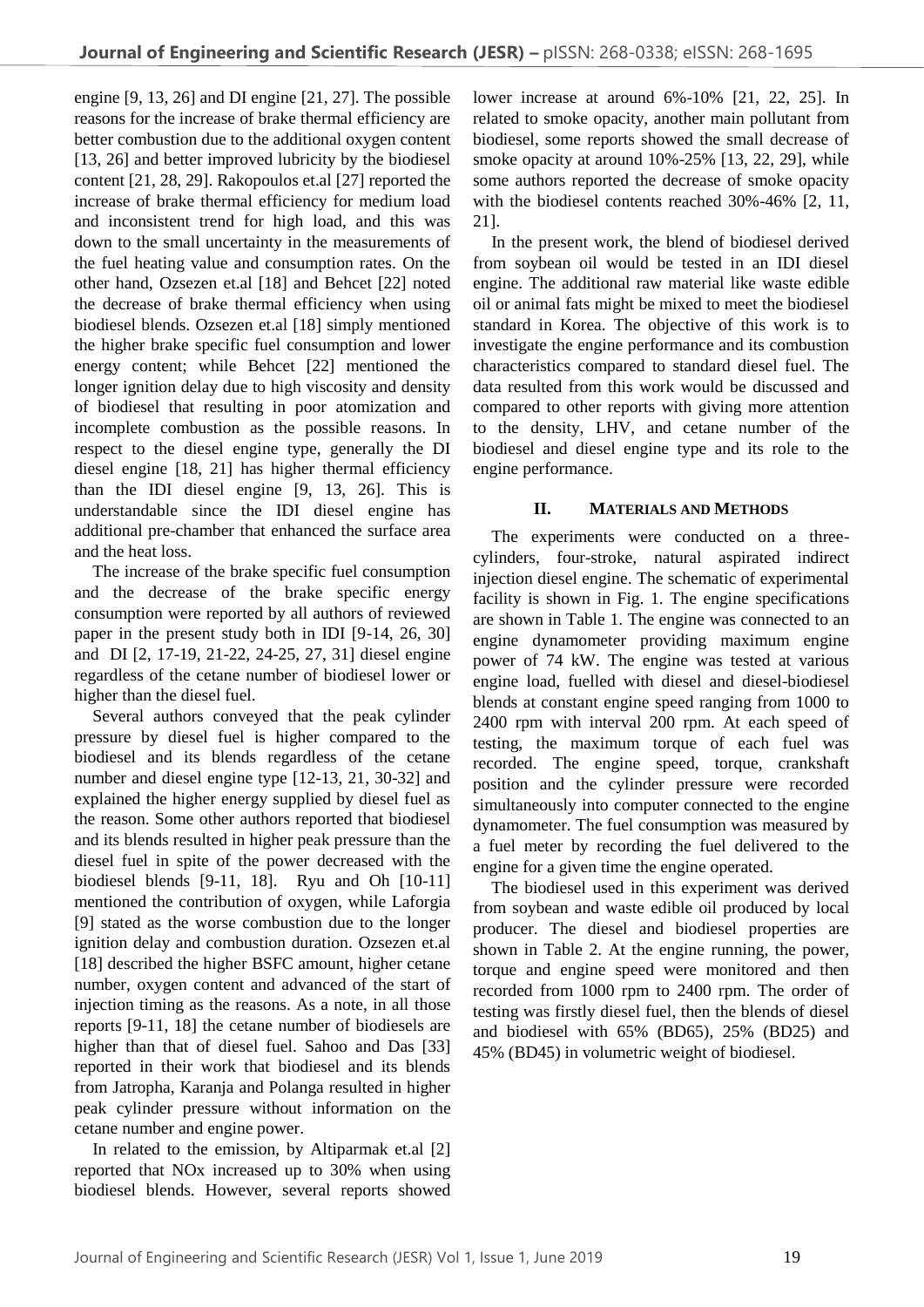

**Figure 1.** The experimental facilities

|  |  | Table 1. Engine specifications |
|--|--|--------------------------------|
|--|--|--------------------------------|

| <b>Item</b>             | <b>Specification</b>        |  |
|-------------------------|-----------------------------|--|
| Engine type             | In-line, vertical, 4-stroke |  |
| Cylinder number         | 3                           |  |
| Bore, stroke, capacity  | 75 mm x70 mm,<br>927        |  |
|                         | $\rm cm^3$                  |  |
| Combustion system       | In-direct.<br>vortex        |  |
|                         | chamber                     |  |
| Compression ratio       | 22:1                        |  |
| Injection timing (BTDC) | $24^{\circ}$                |  |
| Injection pump          | Bosch K type mini pump      |  |
| Injection pressure      | 13.7 MPa                    |  |
| Injection nozzle        | Throttle type               |  |

**Table 2**. Diesel and biodiesel properties

| <b>Fuel properties</b>    | <b>Diesel</b> | <b>Biodiesel</b> |
|---------------------------|---------------|------------------|
| Density $(kg/m^3)$        | 850           | 882              |
| Viscosity ( $mm^2/s$ )    | 3.25          | 4.3              |
| Flash point $(^{\circ}C)$ | 68            | 177.9            |
| Cetane number             | 54.6          | $54.2 \sim 58$   |
| LHV (MJ/kg)               | 43.15         | 39               |

#### **III. RESULTS AND DISCUSSIONS**

Fig. 2a and 2b show the graphical plot of the engine torque at full-load based on the engine speed and fuel type, respectively. The Fig. 2a and 2b show that the biodiesel content decreased the engine torque. The torque increases with the increase of engine speed until 1800 rpm, then decreases with the increase of engine speed. The maximum torque was reached at 1800 rpm for D100 and BD25; and at 2000 rpm for BD45 and BD65, respectively. The relative decrease of torque with biodiesel blends are up to 2%, 2.5%, and 4% for BD25, BD45, and BD65, respectively.

The neat biodiesel in the present study has 3.7% higher density, 14.5% lower LHV, and higher cetane number, respectively; compared to those of diesel fuel. These properties suggested both disadvantages and advantage impact to the performance. The lower torque reached in the present study might be mainly affected by the lower LHV of the biodiesel, and also the worse combustion due to higher density of the biodiesel compared to the diesel fuel. The higher cetane number of biodiesel seemed having less contribution to improve the combustion.



**Figure 2.** Variations of the torque at full-load

Fig. 3 shows the torque at engine speed 1600 rpm for various engine-loads. The torque decreases with the decrease of engine load as consequence of less fuel supplied to the engine. The decrease of engine torque due to the biodiesel content is more obvious at lower engine load; shown by the sharper decrease of the torque line at load 75% and 50%.



**Figure 3**. The torque at 1600 rpm for the various engineloads with the fuel type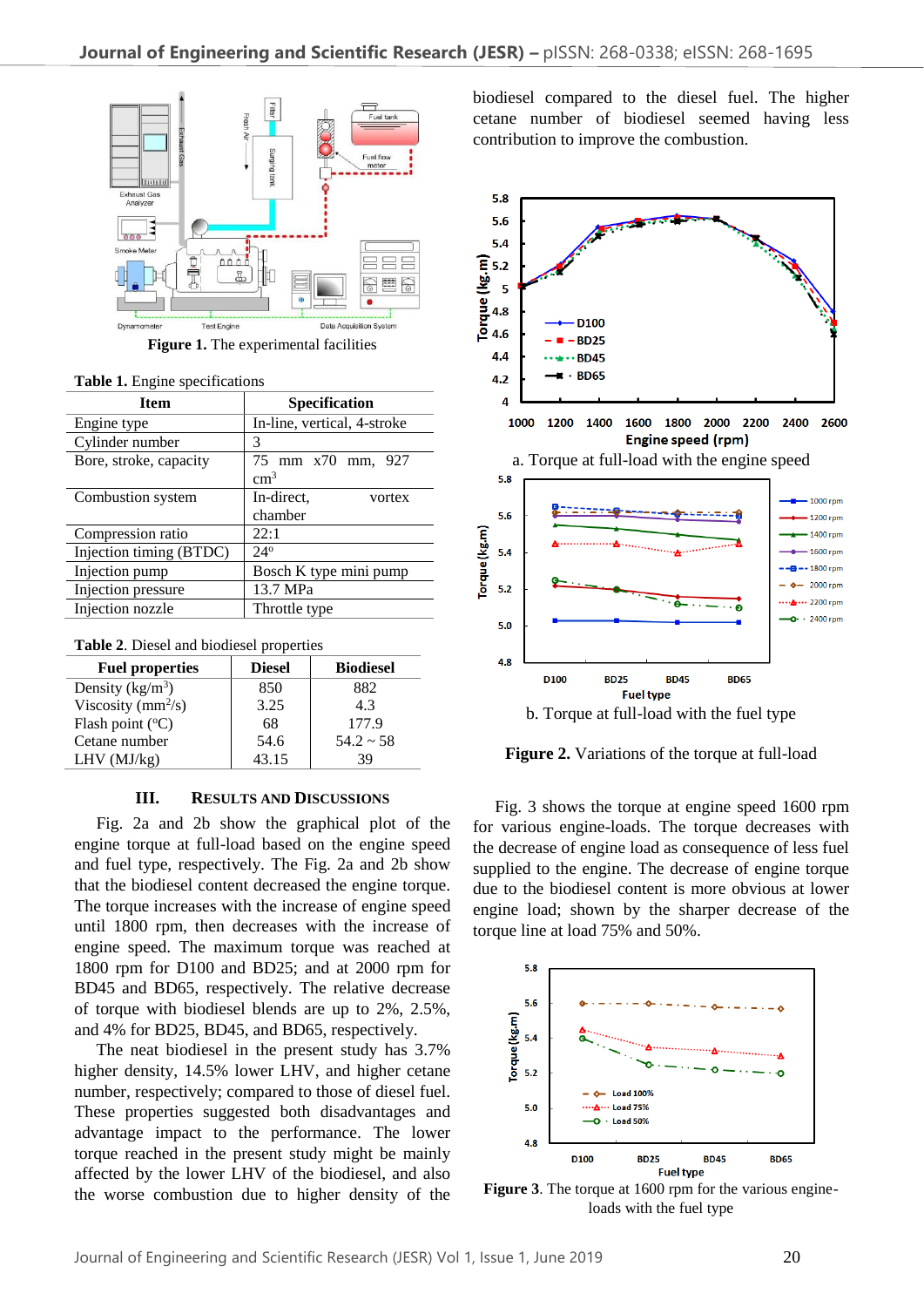Fig. 4a and 4b show the graphical plot of the indicated horse power at full-load based on the engine speed and fuel type, respectively. Fig 4a and 4b show that the power increases with the increase of engine speed until 2400 rpm, then decreases with the increase of engine speed. It is also shown that the indicated horse power is slightly decrease with the increase of biodiesel content. The maximum power was reached at 2400 rpm for each fuel type. The indicated horse power reached by neat diesel fuel was still higher than the blends of diesel and biodiesel. This is understandable since the lower heating value of biodiesel is suggested to be responsible as the main cause for the torque and engine power decrease. The higher density of the biodiesel might also deteriorate the combustion. Further examination showed that the loss of power due to lower heating value of biodiesel were not as high as the difference in their heating value. For example, the LHV of BD65 is 9.2% lower than LHV of D100, however the indicated horse power of BD65 varied 2%-8.7% lower than that of D<sub>100</sub> depend on the engine speed.





**Figure 4.** Variations of the indicated horse power at full-load

The lower LHV of biodiesel might be the main possible reason, but should not be considered alone when evaluating the power decrease in diesel engine using biodiesel. Cetin and Yuksel [12] and Cetinkaya [16] found the power decrease up to 15% when using biodiesel with lower cetane number compared to that of diesel fuel. The difference of cetane number of the biodiesel could have contribution to the level of power decrease as well as the level of difference in density between diesel and biodiesel.



**Figure 5**. The IHP at 1600 rpm for the various engineloads with the fuel type

Fig. 5 shows the IHP at engine speed 1600 rpm for various engine-loads. The IHP decreases with the decrease of engine load as consequence of less fuel supplied to the engine. The decrease of IHP due to the biodiesel content at load 75% and 50% seemed to be similar to that of full-load.

The better lubricity of biodiesel might be mentioned as reason to the power recovery in the present study. The better lubricity of biodiesel could come from the methyl esters content that enhance the biodiesel lubricity better than hydrocarbon [34-35]. As a note, the biodiesel used in the present study contains 98.1% weight of fatty acid methyl esters.

The role of the better lubricity of biodiesel could be seen from the brake thermal efficiency. As shown in Fig. 6, the brake thermal efficiency of the biodiesel blends fuel was higher than those of neat diesel fuel. The probable cause for this is the better lubricity provided by the biodiesel content in the fuel. As for the decrease of brake thermal efficiency since 1600 rpm, this might be caused by the lower air-fuel ratio at higher engine speed affected to the combustion in the engine. The better lubricity of biodiesel could be also observed from the mechanical efficiency as shown in the Fig. 7. The mechanical efficiency varied over the engine speed; and it is clearly that the fuel with biodiesel content has higher mechanical efficiency than that of diesel fuel. The mechanical efficiency is brake to indicated horse power ratio; that represents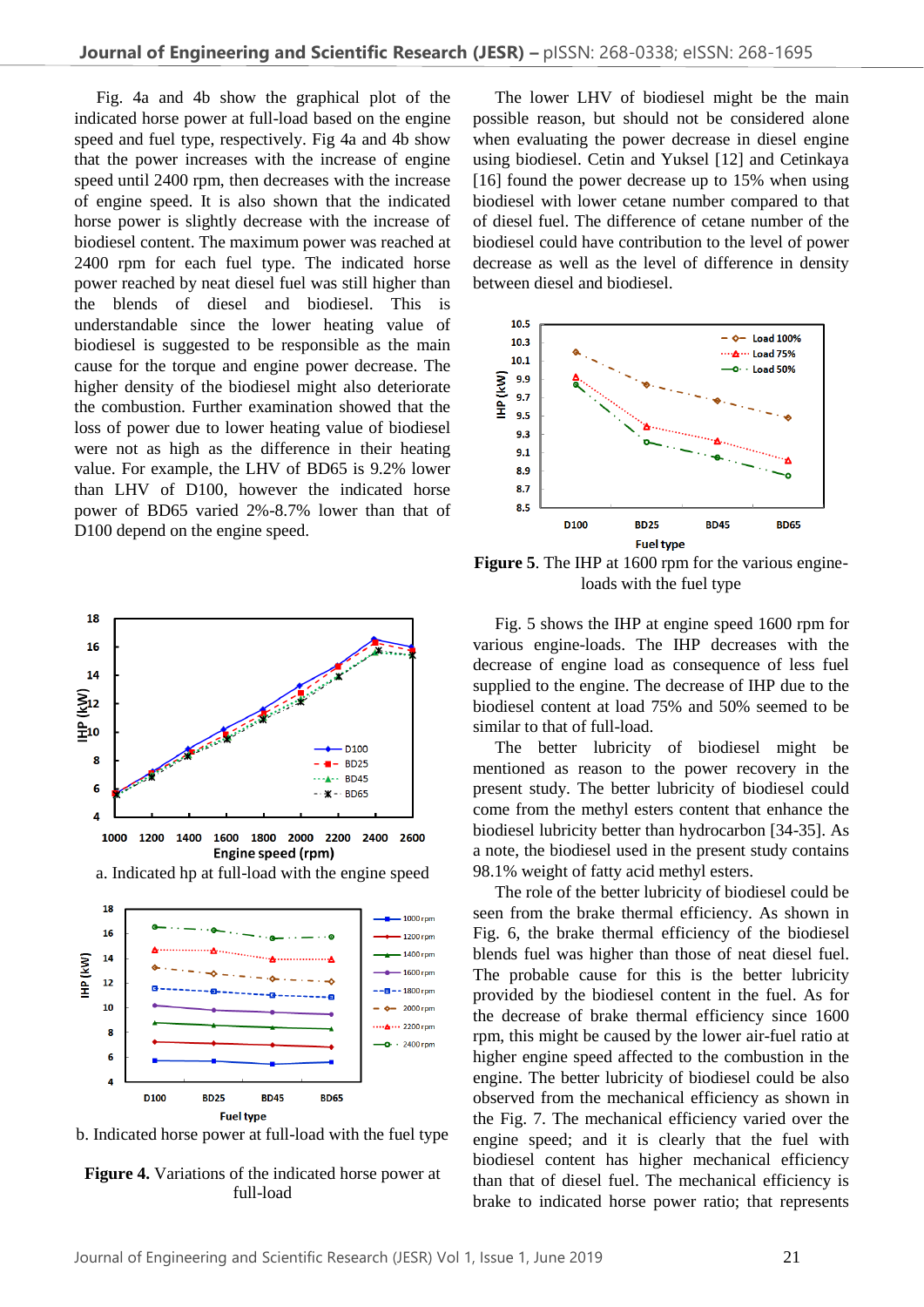the energy loss in friction including in cylinder wall and piston parts [7, 8]. The better lubrication in the piston and cylinder would improve the mechanical efficiency. Several authors mentioned the additional oxygen content [13, 26] and the improved lubricity by the biodiesel content [21, 28, 29] as the causes of the higher brake thermal efficiency.



**Figure 6.** Brake thermal efficiency with engine speed at full-load



**Figure 7**. The mechanical efficiency with engine speed at full-load



engine speed at full-load



engine speed at full-load

The variations in the brake specific fuel consumption (BSFC) with engine speed at full-load condition are shown in Fig. 8. It is clearly seen that the brake specific fuel consumption is higher with the increase of biodiesel content. This could be mainly caused by the lower heating value of the biodieselblends fuel. The higher density of the biodiesel that might affect the combustion could be the other reasons for the higher BSFC with biodiesel blends. Fuel is delivered by volume; however, the vehicles are moved by the energy of the fuel. It is important to present the brake specific energy consumption as comparison to the brake specific fuel consumption. Fig. 9 showed in spite of the diesel fuel consumed the lowest BSFC; it resulted in the highest energy to run the engine.

### **IV. CONCLUSIONS**

The performance and emission characteristics of an IDI diesel engine fuelled with diesel and dieselbiodiesel blends were experimentally conducted. The results showed that the biodiesel content decreased the engine torque and power. The lower torque power reached in the present study might be mainly affected by the lower LHV of the biodiesel, and also the worse combustion due to higher density of the biodiesel compared to the diesel fuel. The loss of power due to lower heating value of biodiesel was not as high as the difference in their heating value. The better lubricity of biodiesel might be mentioned as reason to this power recovery. The brake thermal efficiency of the biodiesel blends fuel was higher than those of neat diesel fuel. The better lubricity of biodiesel could be also observed from the mechanical efficiency. The brake specific fuel consumption is higher with the increase of biodiesel content. This could be mainly caused by the lower heating value of the biodieselblends fuel. The higher density of biodiesel that might affect the combustion could be the other reasons for the higher BSFC with biodiesel blends. In spite of the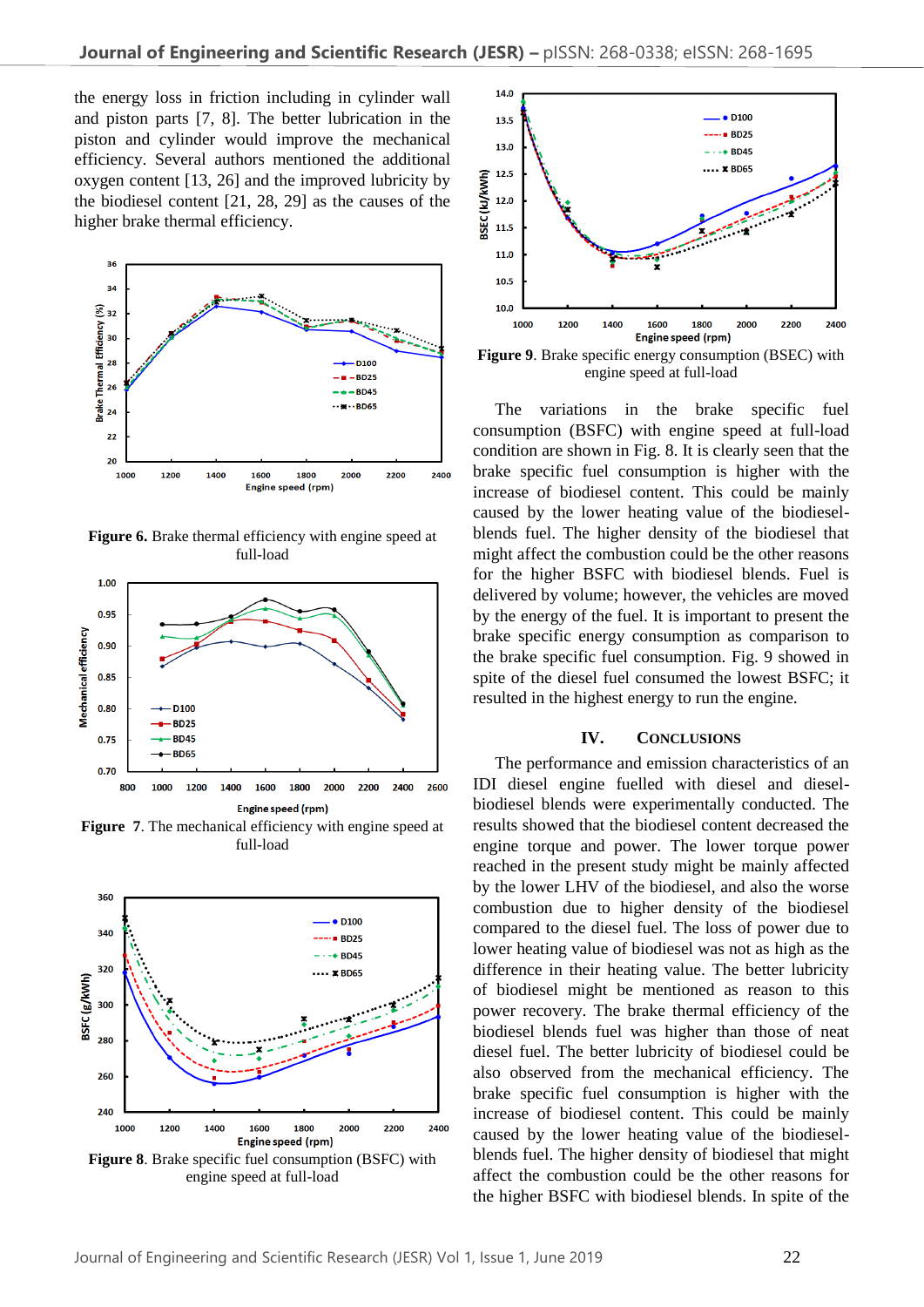diesel fuel consumed the lowest BSFC; it resulted in the highest energy to run the engine.

#### **REFERENCES**

- [1] A. Demirbas, "Biodiesel a realistic fuel alternative for diesel engines", London: Springer, 2008.
- [2] D. Altiparmak, A. Keskin, A. Koca, and M. Guru, "Alternative fuel properties of tall oil fatty acid methyl ester-diesel fuel blends", *Biores. Technol.*, vol. 98, pp. 241-246, 2007.
- [3] M. Lapuerta, O. Armas, and J. Rodriguez-Fernandez, "Effect of biodiesel on diesel engine emissions", *Prog. Energy Comb. Sci*., vol. 34, pp. 198-223, 2008.
- [4] C. C. Enweremadu, and H. L. Rutto, "Combustion, emission and engine performance characteristics used cooking oil biodiesel – A review", *Renew. Sustain. Energy Rev.*, vol. 14, pp. 2863-2873, 2010.
- [5] J. Xue, T. E. Grift, and A. C. Hansen, "Effect of biodiesel on engine performances and emissions", *Renew. Sustain. Energy Rev*., vol. 15, pp. 1098-1116, 2011.
- [6] National fuel quality standards, "Measuring cetane number: options for diesel and alternative diesel fuel", *The Australian department of the environment and heritage*, 2004.
- [7] J. B. Heywood, "Internal Combustion Engine Fundamentals", New York: McGraw-Hill, Inc., 1988.
- [8] V. Ganesan, "Internal Combustion Engine", New York: McGraw-Hill, Inc., 1994.
- [9] D. Laforgia, and V. Ardito, "Biodiesel fueled engines: performances, emissions and heat release investigation", *Biores. Technol.*, vol. 51, pp. 53-59, 1995.
- [10] K. Ryu, and Y. Oh, "A study on the usability of biodiesel fuel derived from rice bran oil as an alternative fuel for IDI diesel engine", *KSME Int. J.*, vol. 17(2), pp. 310-317, 2003.
- [11] K. Ryu, and Y. Oh, "Combustion characteristics of an agricultural diesel engine using biodiesel fuel", *KSME Int. J.*, vol. 18(4), pp. 709-717, 2004.
- [12] M. Cetin, and F. Yuksel, "The use of hazelnut oil as a fuel in pre-chamber diesel engine", *Appl. Ther. Eng.,* vol. 27, pp. 63-67, 2007.
- [13] M. Canakci, A. N. Ozsezen, and A. Turkcan, "Combustion analysis of preheated crude sunflower oil in an IDI diesel engine", *Biomass Bioenergy*, vol. 33, pp. 760-767, 2009.
- [14] A. N. Ozsezen, and M. Canakci, "The emission analysis of an IDI diesel engine fueled with methyl ester of waste frying palm oil and its blends", *Biomass Bioenergy*, vol. 34, pp. 1870-1878, 2010.
- [15] A. Senatore, M. Cardone, V. Rocco, and M.V. Prati, "A comparative analysis of combustion process in DI

diesel engine fueled with biodiesel and diesel fuel", *SAE Technical Paper Series*, vol. 2000-01-0691, pp. 1-10, 2000.

- [16] M. Cetinkaya, Y. Ulusoy, Y. Tekin, and F. Karaosmanoglu, "Engine and winter road test performances of used cooking oil originated biodiesel", *Energy Convers. Manag.*, vol. 46, pp. 1279-1291, 2005.
- [17] S. Altun, H. Bulut, and C. Oner, "The comparison of engine performance and exhaust emission characteristics of sesame oil-diesel fuel mixture with diesel fuel in a direct injection diesel engine", *Renew. Energy*, vol. 33, pp. 1791-1795, 2008.
- [18] A. N. Ozsezen, M. Canakci, A. Turkan, and C. Sayin, "Performance and combustion characteristics of a DI diesel engine fueled with waste palm oil and canola oil methyl esters", *Fuel*, vol. 88, pp. 629-636, 2009.
- [19] S. Park, H. Kim, and B. Choi, "Emission characteristics of exhaust gases and nano particles from a diesel engine with biodiesel-diesel blended fuel (BD20)", *J. Mech. Sci. Tech*., vol. 23, pp. 2555- 2564, 2009.
- [20] O. J. Alamu, E. A. Adeleke, N. O. Adekunle, S. O. Ismaila, "Power and torque characteritics of diesel engine fuelled by palm-kernel oil biodiesel", *Leonardo J. Sci.*, vol. 14, pp. 66-73, 2009.
- [21] E. Buyukkaya, "Effects of biodiesel on a DI diesel engine performance, emission and combustion characteristics", *Fuel*, vol. 89, pp. 3099-3105, 2010.
- [22] R. Behcet, "Performance and emission study of waste anchovy fish biodiesel in a diesel engine", *Fuel Proces. Technol*, vol. 92, pp. 1187-1194, 2011.
- [23] M.A. Kalam, H.H. Masjuki, M.H. Jayed, and A.M. Liaquat, "Emission and performance characteristics of an indirect ignition diesel engine fuelled with waste cooking oil", *Energy*, vol. 36, pp. 397-402, 2011.
- [24] Y. C. Lin, W. J. Lee, T. S. Wu, and C. T. Wang, "Comparison of PAH and regulated harmful matter emissions from biodiesel blends and paraffinic fuel blends on engine accumulated mileage test", *Fuel*, vol. 85, pp. 2516-2523, 2006.
- [25] M. Gumus, and S. Kasifoglu, "Performance and emission evaluation of a compression ignition engine using a biodiesel (apricot seed kernel oil methyl ester) and its blends with diesel fuel", *Biomass Bioenergy*, vol. 34, pp. 134-139, 2010.
- [26] H. Raheman, and S.V. Ghadge, "Performance of diesel engine with biodiesel at varying compression ratio and ignition timing", *Fuel*, vol. 87, pp. 2659- 2666, 2008.
- [27] C.D. Rakopoulos, K.A. Antonopoulos, D.C. Rakopoulos, D.T. Hountalas, and E.G. Giakoumis, "Comparative performance and emissions study of a